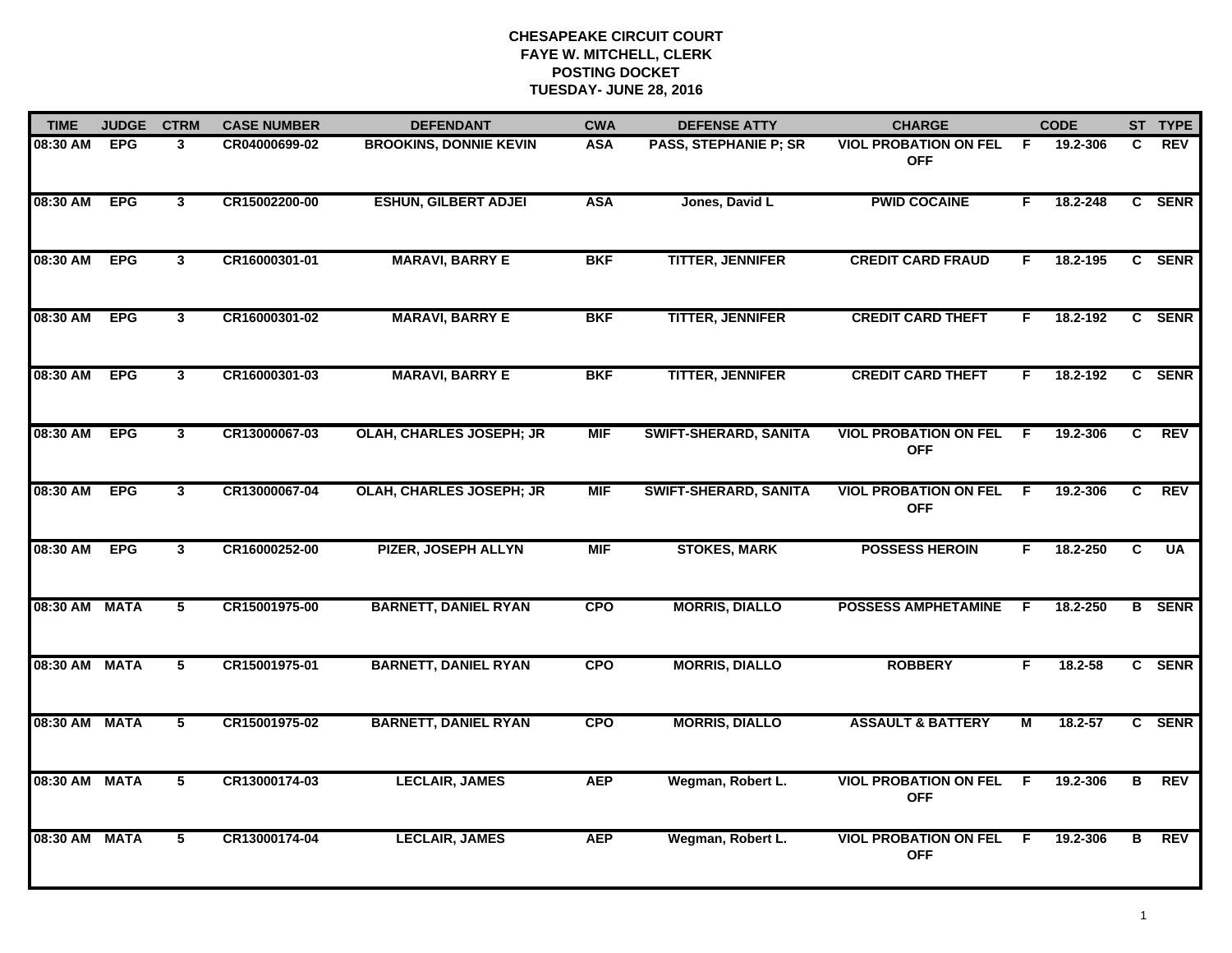| <b>TIME</b>   | <b>JUDGE</b> | <b>CTRM</b>    | <b>CASE NUMBER</b> | <b>DEFENDANT</b>                 | <b>CWA</b> | <b>DEFENSE ATTY</b>      | <b>CHARGE</b>                                       |     | <b>CODE</b>  |              | ST TYPE       |
|---------------|--------------|----------------|--------------------|----------------------------------|------------|--------------------------|-----------------------------------------------------|-----|--------------|--------------|---------------|
| 08:30 AM MATA |              | 5.             | CR13001237-04      | <b>RAY, PREDDY DREW; JR</b>      | <b>CPO</b> |                          | <b>VIOL PROBATION ON FEL F</b><br><b>OFF</b>        |     | 19.2-306     | C            | <b>REV</b>    |
| 08:30 AM      | <b>MATA</b>  | $\overline{5}$ | CR13001237-05      | <b>RAY, PREDDY DREW; JR</b>      | <b>CPO</b> |                          | <b>VIOL PROBATION ON FEL</b><br><b>OFF</b>          | F   | 19.2-306     | C.           | REV           |
| 08:30 AM      | <b>MATA</b>  | $5^{\circ}$    | CR13001237-06      | <b>RAY, PREDDY DREW; JR</b>      | <b>CPO</b> |                          | <b>VIOL PROBATION ON FEL</b><br><b>OFF</b>          | - F | 19.2-306     | C            | REV           |
| 08:30 AM      | <b>MATA</b>  | 5              | CR15001902-00      | <b>RAY, PREDDY DREW; JR</b>      | <b>CPO</b> | <b>PASS, STEPHANIE</b>   | POSSESS AMMUNITION BY F 18.2-308.2<br><b>FELON</b>  |     |              |              | C SENR        |
| 08:30 AM      | <b>MATA</b>  | 5              | CR11000376-04      | <b>SNELL, BRITTNEY LYNN</b>      | <b>AEP</b> | <b>BOUCHARD, JULIAN</b>  | <b>VIOL PROBATION ON FEL</b><br><b>OFF</b>          | -F  | 19.2-306     | $\mathbf{C}$ | <b>REV</b>    |
| 08:30 AM MATA |              | 5              | CR12002357-03      | <b>SNELL, BRITTNEY LYNN</b>      | <b>AEP</b> | <b>BOUCHARD, JULIAN</b>  | <b>VIOL PROBATION ON FEL F</b><br><b>OFF</b>        |     | 19.2-306     | C.           | REV           |
| 09:30 AM MATA |              | $\overline{5}$ | CR16001181-00      | <b>CAMPBELL, ALISSA MICHELLE</b> |            |                          | <b>CONTEMPT OF COURT: W/O M</b><br><b>JURY</b>      |     | 18.2-456     |              | S ADAT        |
| 09:30 AM MATA |              | 5              | CR16001034-00      | <b>CARCANA, MIGUEL ANGEL</b>     |            |                          | SX-OBJ:VIC<13Y/SUSP>14Y F<br><b>INDICT</b>          |     | 18.2-67.2    | C            | <b>TBS</b>    |
| 09:30 AM      | <b>MATA</b>  | 5              | CR16001077-02      | <b>GLANVILLE, GREGORY ALLEN</b>  | <b>SNS</b> | <b>PASS, STEPHANIE P</b> | <b>ASSAULT &amp; BATTERY-FAM M</b><br><b>MEMBER</b> |     | 18.2-57.2    | C            | <b>TBS</b>    |
| 09:30 AM      | <b>MATA</b>  | 5              | CR16001077-03      | <b>GLANVILLE, GREGORY ALLEN</b>  | <b>SNS</b> | <b>PASS, STEPHANIE P</b> | <b>DAMAG PHONE LINE,</b><br>PREVENT 911             | М   | 18.2-164     | C.           | <b>TBS</b>    |
| 09:30 AM      | <b>MATA</b>  | 5              | CR16001197-00      | <b>HEADEN, ANTOINE J</b>         |            |                          | POSS OF MARIJUANA,2ND M 18.2-250.1<br><b>OFF</b>    |     |              |              | <b>B</b> ADAT |
| 09:30 AM      | <b>MATA</b>  | $\overline{5}$ | CR16001120-00      | PHILLIPS, MARTIN WYNN            |            |                          | <b>DUI-1ST</b>                                      |     | M A.18.2-266 |              | <b>B</b> ADAT |
| 09:30 AM      | <b>MATA</b>  | 5              | CR16001123-00      | <b>THREAT, VANESSA MARIE</b>     |            |                          | <b>NO DRIVERS LIC</b>                               | М   | 46.2-300     |              | S ADAT        |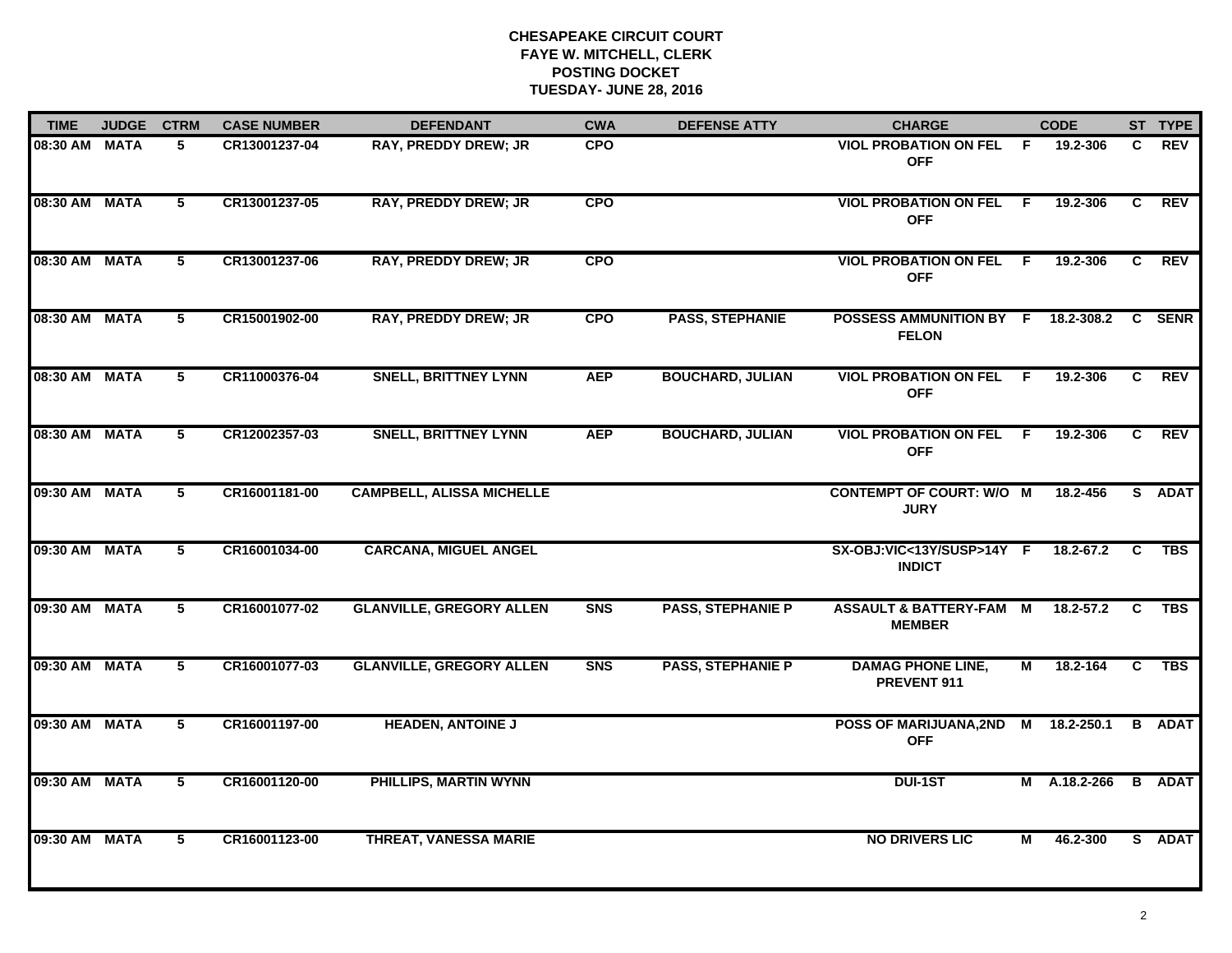| <b>TIME</b>   | <b>JUDGE</b> | <b>CTRM</b>             | <b>CASE NUMBER</b> | <b>DEFENDANT</b>                    | <b>CWA</b> | <b>DEFENSE ATTY</b>          | <b>CHARGE</b>                                     |    | <b>CODE</b> |                | ST TYPE       |
|---------------|--------------|-------------------------|--------------------|-------------------------------------|------------|------------------------------|---------------------------------------------------|----|-------------|----------------|---------------|
| 09:30 AM MATA |              | 5                       | CR16001184-00      | <b>VAUDT, CHARLES EDWARD</b>        | <b>DJW</b> |                              | ASSAULT & BATTERY-WIFE M                          |    | 18.2-57.2   | B              | <b>ADAT</b>   |
| 09:30 AM      | <b>MATA</b>  | $\overline{5}$          | CR15001564-01      | <b>WILLOUGHBY, JERMARIO DELONTE</b> |            |                              | <b>VIOL SUSP SENT ON FEL</b><br><b>OFF</b>        | E  | 19.2-306    | $\mathbf{c}$   | <b>ADAT</b>   |
| 10:00 AM      | <b>EPG</b>   | $\overline{3}$          | CR16000519-00      | <b>CROSKEY, TRAI TISHON</b>         | CLB        | <b>WENTWORTH, RACHEL</b>     | <b>STAUTORY BURGLARY</b>                          | F  | 18.2-91     |                | <b>B</b> TRYL |
| 10:00 AM      | <b>EPG</b>   | $\mathbf{3}$            | CR16000519-01      | <b>CROSKEY, TRAI TISHON</b>         | CLB        | <b>WENTWORTH, RACHEL</b>     | <b>GRAND LARCENY</b>                              | F. | $18.2 - 95$ |                | <b>B</b> TRYL |
| 10:00 AM      | <b>EPG</b>   | $\mathbf{3}$            | CR15001415-00      | <b>EVANS, JOHN JULIOUS; IV</b>      | <b>MIF</b> | <b>HOLDER, WM JOSHUA</b>     | <b>POSSESS ETHYLONE</b>                           | F. | 18.2-250    |                | <b>B</b> TRYL |
| 10:00 AM      | <b>EPG</b>   | $\mathbf{3}$            | CR15001415-01      | <b>EVANS, JOHN JULIOUS; IV</b>      |            |                              | <b>FTA-TRYL</b>                                   | М  | 18.2-456    |                | <b>SC</b>     |
| 10:00 AM      | <b>EPG</b>   | $\overline{\mathbf{3}}$ | CR16000758-00      | <b>FOLEY, KAITLYN TAYLOR</b>        | <b>ASA</b> | <b>DAVIS, RICHARD J; III</b> | <b>ASSAULT &amp; BATTER LEO</b>                   | -F | $18.2 - 57$ | $\overline{B}$ | <b>TRYL</b>   |
| 10:00 AM      | <b>EPG</b>   | $\overline{\mathbf{3}}$ | CR16000952-00      | <b>GATLIN, ALLISON LEIGH</b>        | <b>ASA</b> | Wegman, Robert L.            | <b>POSSESSION HEROIN</b>                          | F  | 18.2-250    |                | C TRYL        |
| 10:00 AM      | <b>EPG</b>   | $\mathbf{3}$            | CR16000952-00      | <b>GATLIN, ALLISON LEIGH</b>        | <b>ASA</b> | Wegman, Robert L.            | <b>POSSESSION HEROIN</b>                          | F  | 18.2-250    | C              | <b>MOT</b>    |
| 10:00 AM      | <b>EPG</b>   | $\mathbf{3}$            | CR16000952-01      | <b>GATLIN, ALLISON LEIGH</b>        | <b>ASA</b> | Wegman, Robert L.            | <b>UNAUTH POSSESSION:</b><br><b>DRUG PARA</b>     | Μ  | 54.1-3466   |                | C TRYL        |
| 10:00 AM      | <b>EPG</b>   | $3\phantom{a}$          | CR16000952-01      | <b>GATLIN, ALLISON LEIGH</b>        | <b>ASA</b> | Wegman, Robert L.            | <b>UNAUTH POSSESSION:</b><br><b>DRUG PARA</b>     | M  | 54.1-3466   | C              | MOT           |
| 10:00 AM      | <b>EPG</b>   | $\mathbf{3}$            | CR16000952-02      | <b>GATLIN, ALLISON LEIGH</b>        | <b>ASA</b> | Wegman, Robert L.            | POSSESS MARIJUANA, 1ST M 18.2-250.1<br><b>OFF</b> |    |             |                | C TRYL        |
| 10:00 AM      | <b>EPG</b>   | $\mathbf{3}$            | CR16000952-02      | <b>GATLIN, ALLISON LEIGH</b>        | <b>ASA</b> | Wegman, Robert L.            | POSSESS MARIJUANA, 1ST M 18.2-250.1<br><b>OFF</b> |    |             | C              | МОТ           |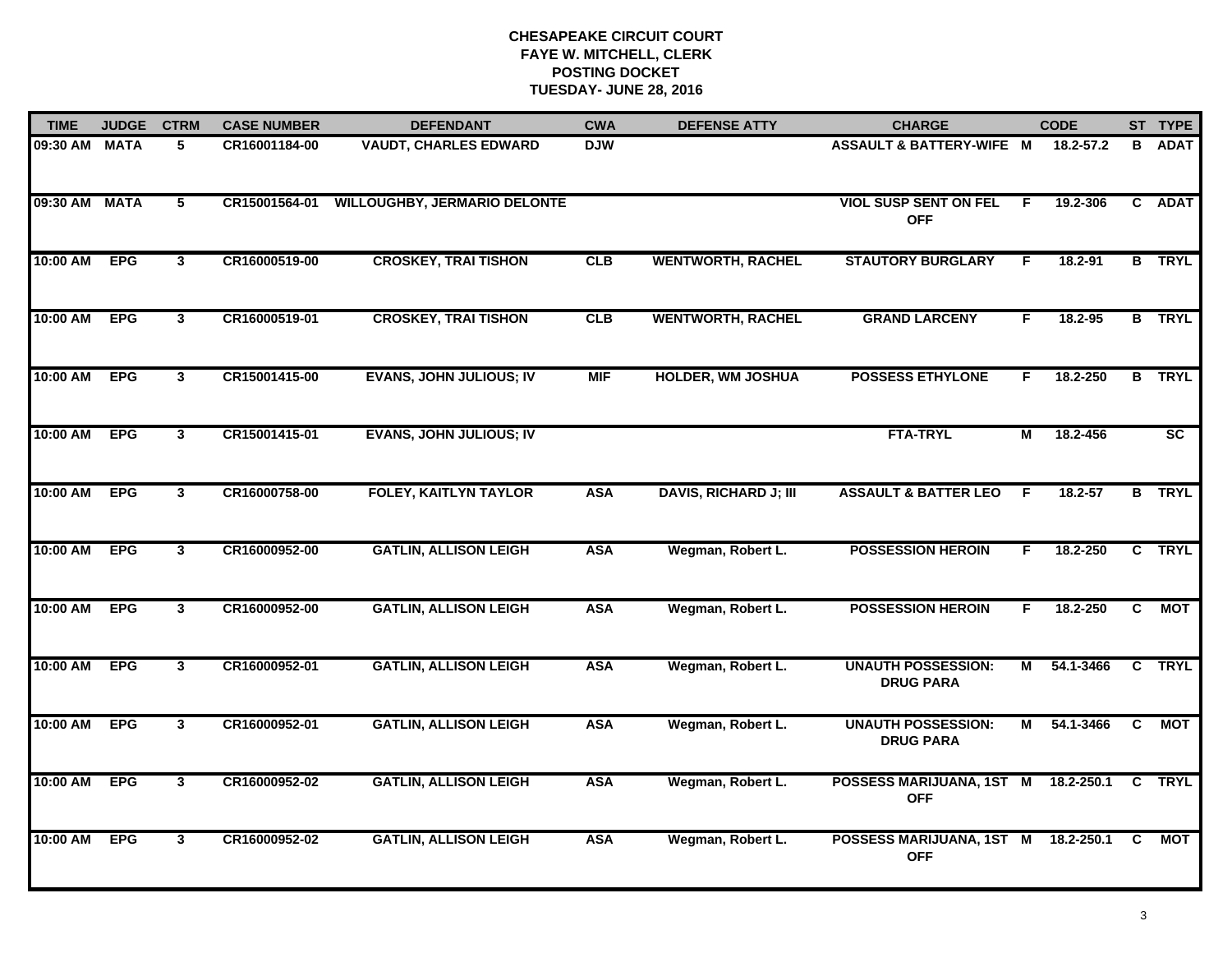| <b>TIME</b> | <b>JUDGE</b> | <b>CTRM</b>             | <b>CASE NUMBER</b> | <b>DEFENDANT</b>                               | <b>CWA</b> | <b>DEFENSE ATTY</b>     | <b>CHARGE</b>                                             |    | <b>CODE</b>          |    | ST TYPE       |
|-------------|--------------|-------------------------|--------------------|------------------------------------------------|------------|-------------------------|-----------------------------------------------------------|----|----------------------|----|---------------|
| 10:00 AM    | <b>EPG</b>   | $\mathbf{3}$            | CR16000952-03      | <b>GATLIN, ALLISON LEIGH</b>                   | <b>ASA</b> |                         | <b>POSSESS SCH I OR II</b><br><b>DRUGS</b>                | F. | 18.2-250             | F. | MOT           |
| 10:00 AM    | <b>EPG</b>   | 3                       | CR15000613-00      | <b>HARRISON, DAQUAN KEITH</b><br><b>FARMER</b> | <b>KAM</b> | Broccoletti, James O.   | <b>STATUTORY BURGLARY</b>                                 | F. | 18.2-91              |    | <b>B</b> TRYL |
| 10:00 AM    | <b>EPG</b>   | $\overline{3}$          | CR15000613-01      | <b>HARRISON, DAQUAN KEITH</b><br><b>FARMER</b> | <b>KAM</b> | Broccoletti, James O.   | <b>GRAND LARCENY</b>                                      | F. | 18.2-95              |    | <b>B</b> TRYL |
| 10:00 AM    | <b>EPG</b>   | $\mathbf{3}$            | CR15000613-02      | <b>HARRISON, DAQUAN KEITH</b><br><b>FARMER</b> | <b>KAM</b> | Broccoletti, James O.   | LARCENY W/INTENT SELL F 18.2-108.01 B TRYL                |    |                      |    |               |
| 10:00 AM    | <b>EPG</b>   | $\mathbf{3}$            | CR15000613-03      | <b>HARRISON, DAQUAN KEITH</b><br><b>FARMER</b> | <b>KAM</b> | Broccoletti, James O.   | <b>OBTAIN MONEY BY FALSE F</b><br><b>PRETENSE</b>         |    | 18.2-178             |    | <b>B</b> TRYL |
| 10:00 AM    | <b>EPG</b>   | $\mathbf{3}$            | CR15000613-04      | <b>HARRISON, DAQUAN KEITH</b><br><b>FARMER</b> | <b>KAM</b> | Broccoletti, James O.   | <b>STATUTORY BURGLARY</b>                                 | F. | 18.2-91              |    | <b>B</b> TRYL |
| 10:00 AM    | <b>EPG</b>   | $\overline{\mathbf{3}}$ | CR15000613-05      | <b>HARRISON, DAQUAN KEITH</b><br><b>FARMER</b> | <b>KAM</b> | Broccoletti, James O.   | <b>GRAND LARCENY</b>                                      | F. | $18.2 - 95$          |    | <b>B</b> TRYL |
| 10:00 AM    | <b>EPG</b>   | 3                       | CR15000613-06      | <b>HARRISON, DAQUAN KEITH</b><br><b>FARMER</b> | <b>KAM</b> | Broccoletti, James O.   | <b>LARCENY W/INTENT TO</b><br><b>SELL</b>                 |    | F 18.2-108.01 B TRYL |    |               |
| 10:00 AM    | <b>EPG</b>   | $\mathbf{3}$            | CR15000613-07      | <b>HARRISON, DAQUAN KEITH</b><br><b>FARMER</b> | <b>KAM</b> | Broccoletti, James O.   | <b>OBTAIN MONEY BY FALSE F</b><br><b>PRETENSE</b>         |    | 18.2-178             |    | <b>B</b> TRYL |
| 10:00 AM    | <b>EPG</b>   | $\mathbf{3}$            | CR16000710-00      | <b>HUNTER, TRIMALE CHRISTOPHER</b>             | <b>MIF</b> | <b>BYRUM, ROBERT G</b>  | <b>PWID MARIJUANA</b>                                     |    | $F$ 18.2-248.1       |    | <b>B</b> TRYL |
| 10:00 AM    | <b>EPG</b>   | $3\phantom{a}$          | CR16001023-00      | <b>JONES, GREGORY KEITH</b>                    | <b>DJH</b> | <b>BYRUM, ERICA LEE</b> | <b>GRAND LARCENY</b>                                      | F. | 18.2-95              |    | C PLEA        |
| 10:00 AM    | <b>EPG</b>   | $\overline{3}$          | CR16001023-01      | <b>JONES, GREGORY KEITH</b>                    | <b>DJH</b> | <b>BYRUM, ERICA LEE</b> | STLN PRPRTY:INT TO SELL F 18.2-108.01 C PLEA<br>$>= $200$ |    |                      |    |               |
| 10:00 AM    | <b>EPG</b>   | 3                       | CR16001023-02      | <b>JONES, GREGORY KEITH</b>                    | <b>DJH</b> | <b>BYRUM, ERICA LEE</b> | <b>OBTAIN MONEY FALSE</b><br><b>PRET &gt;=\$200</b>       | F. | 18.2-178             |    | C PLEA        |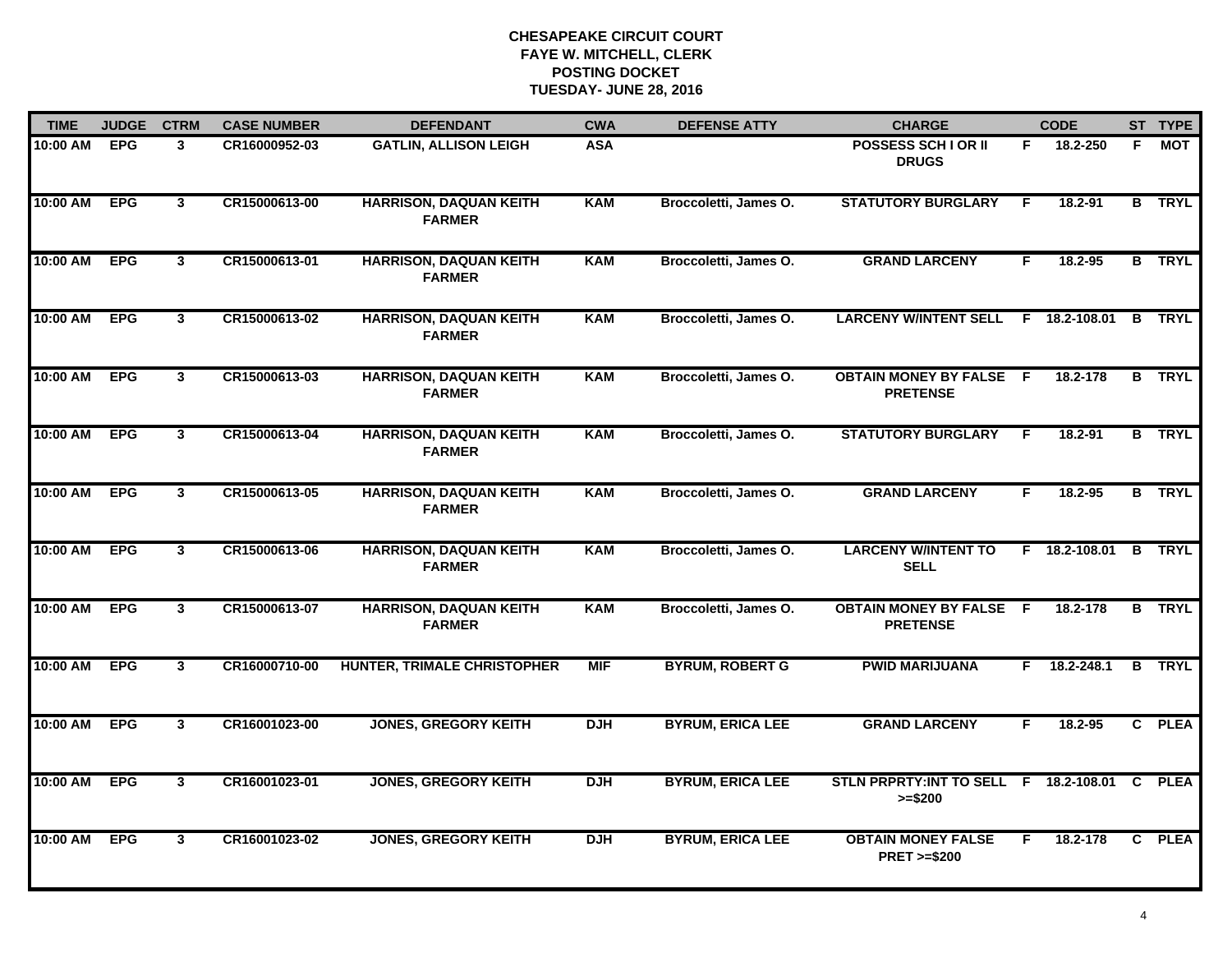| <b>TIME</b>  | <b>JUDGE</b> | <b>CTRM</b>    | <b>CASE NUMBER</b> | <b>DEFENDANT</b>                 | <b>CWA</b> | <b>DEFENSE ATTY</b>         | <b>CHARGE</b>                                       |              | <b>CODE</b>   |                | ST TYPE       |
|--------------|--------------|----------------|--------------------|----------------------------------|------------|-----------------------------|-----------------------------------------------------|--------------|---------------|----------------|---------------|
| 10:00 AM     | <b>EPG</b>   | 3              | CR16000203-00      | <b>KELLAM, THOMAS JEFFREY</b>    | <b>BKF</b> | <b>HOLDER, W JOSHUA</b>     | <b>OBTAIN MONEY BY FALSE F</b><br><b>PRETENSE</b>   |              | 18.2-178      |                | <b>B</b> TRYL |
| 10:00 AM     | <b>EPG</b>   | $\mathbf{3}$   | CR16000203-01      | <b>KELLAM, THOMAS JEFFREY</b>    | <b>BKF</b> | <b>HOLDER, W JOSHUA</b>     | <b>OBTAIN BY FALSE PRET</b><br>3RD+ CONV            | F            | 18.2-104      |                | <b>B</b> TRYL |
| 10:00 AM     | <b>EPG</b>   | $\overline{3}$ | CR16000574-00      | <b>LONDON, LINSEY BREE</b>       | <b>AEP</b> | <b>MUSSONI, ERIK</b>        | <b>GRAND LARCENY</b>                                | F.           | 18.2-95       |                | <b>B</b> PLEA |
| 10:00 AM     | <b>EPG</b>   | $\mathbf{3}$   | CR16000574-01      | <b>LONDON, LINSEY BREE</b>       | <b>AEP</b> | <b>MUSSONI, ERIK</b>        | <b>STOLEN PROPERTY</b><br><b>W/INTENT SELL</b>      |              | F 18.2-108.01 | B              | <b>PLEA</b>   |
| 10:00 AM     | <b>EPG</b>   | $\mathbf{3}$   | CR16000563-00      | <b>MANUEL, AARON SCOTT</b>       | <b>DJH</b> | <b>BROCCOLETTI, JAMES O</b> | <b>MALICIOUS WOUNDING</b>                           | F.           | 18.2-51       |                | C TRYL        |
| 10:00 AM     | <b>EPG</b>   | $\mathbf{3}$   | CR16001183-00      | <b>MCCOLLUM, NICHOLUS SAMUEL</b> | <b>DJH</b> | <b>BOUCHARD, JULLIAN</b>    | <b>BOND APPEAL</b>                                  | $\mathbf{o}$ | 19.2-124      |                | C BOND        |
| 10:00 AM     | <b>EPG</b>   | $\mathbf{3}$   | CR16000876-00      | <b>MURPHY, LISA MARIE</b>        | <b>ASA</b> | <b>JONES, DAVID L</b>       | <b>POSS HEROIN</b>                                  | F            | 18.2-250      | F.             | <b>MOT</b>    |
| 10:00 AM     | <b>EPG</b>   | $\mathbf{3}$   | CR16000876-01      | <b>MURPHY, LISA MARIE</b>        | <b>ASA</b> | <b>JONES, DAVID L</b>       | <b>POSS PARAPHERNALIA</b>                           | М            | 54.1-3466     | F.             | МОТ           |
| 10:00 AM     | <b>EPG</b>   | 3              | CR16000984-00      | <b>RICHARD, STEVEN EDWARD</b>    | <b>AJS</b> | <b>PASS, STEPHANIE P</b>    | <b>POSS OF HEROIN</b>                               | F.           | 18.2-250      |                | C PLEA        |
| 10:00 AM     | <b>EPG</b>   | $\mathbf{3}$   | CR16000984-01      | <b>RICHARD, STEVEN EDWARD</b>    | <b>AJS</b> | <b>PASS, STEPHANIE P</b>    | <b>GRND LARCENY: &gt;=\$200</b><br><b>NOT PERSN</b> | F            | $18.2 - 95$   |                | <b>B</b> PLEA |
| 10:00 AM EPG |              | $\mathbf{3}$   | CR16000984-02      | <b>RICHARD, STEVEN EDWARD</b>    | <b>AJS</b> | <b>PASS, STEPHANIE P</b>    | <b>IDENTY THFT: FINANC LOSS F</b><br>> \$200        |              | 18.2-186.3    |                | <b>B</b> PLEA |
| 10:00 AM EPG |              | $\mathbf{3}$   | CR16000984-03      | <b>RICHARD, STEVEN EDWARD</b>    | <b>AJS</b> | <b>PASS, STEPHANIE P</b>    | DRUGS: POSSESS SCHIOR F<br>Ш                        |              | 18.2-250      | $\overline{B}$ | <b>PLEA</b>   |
| 10:00 AM     | <b>EPG</b>   | $\mathbf{3}$   | CR16000984-04      | <b>RICHARD, STEVEN EDWARD</b>    | <b>AJS</b> | <b>PASS, STEPHANIE P</b>    | <b>DWI: 1ST OFFENSE</b>                             | м            | 18.2-266      |                | <b>B</b> PLEA |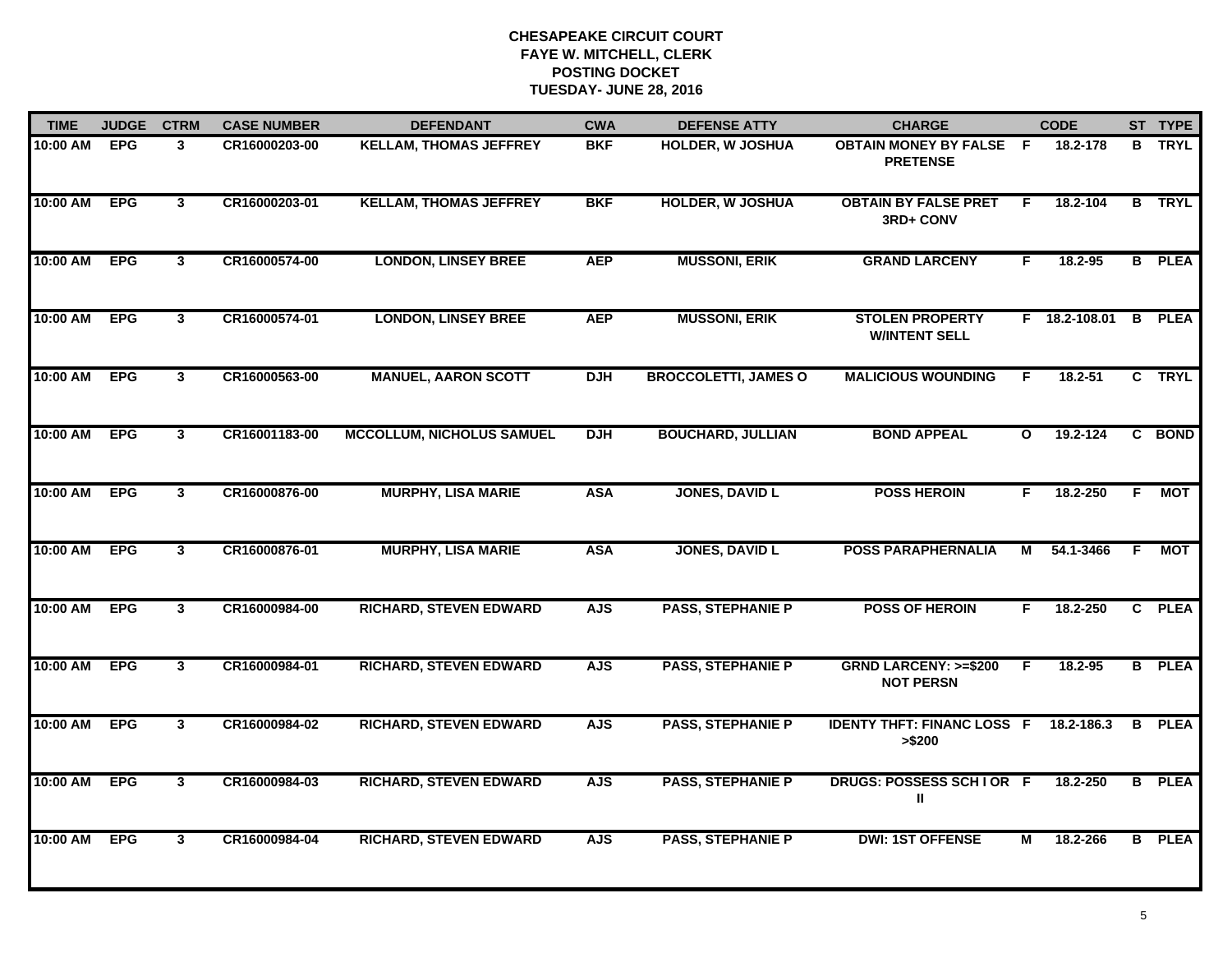| <b>TIME</b> | <b>JUDGE</b> | <b>CTRM</b> | <b>CASE NUMBER</b> | <b>DEFENDANT</b>              | <b>CWA</b> | <b>DEFENSE ATTY</b>      | <b>CHARGE</b>                                   |   | <b>CODE</b> | <b>ST</b> | <b>TYPE</b> |
|-------------|--------------|-------------|--------------------|-------------------------------|------------|--------------------------|-------------------------------------------------|---|-------------|-----------|-------------|
| 10:00 AM    | <b>EPG</b>   | 3           | CR16001062-00      | <b>TAYLOR, JAMES MCKINLEY</b> | <b>DJH</b> | <b>PAULDING, KRISTIN</b> | <b>INTENT POSS OR</b><br><b>TRANSPORT F/ARM</b> |   | 18.2-308.2  |           | <b>BOND</b> |
| 10:00 AM    | <b>EPG</b>   | 3.          | CR16001062-01      | <b>TAYLOR, JAMES MCKINLEY</b> | <b>DJH</b> | <b>PAULDING, KRISTIN</b> | <b>POSSESS GUN W/SCH I-II</b><br><b>DRUG</b>    | F | 18.2-308.4  |           | <b>BOND</b> |
| 10:00 AM    | <b>EPG</b>   | З.          | CR16001062-02      | <b>TAYLOR, JAMES MCKINLEY</b> | <b>DJH</b> | <b>PAULDING, KRISTIN</b> | MANUF/DISTRB SCH I/ II 2ND F<br><b>OFF</b>      |   | 18.2-248    |           | <b>BOND</b> |